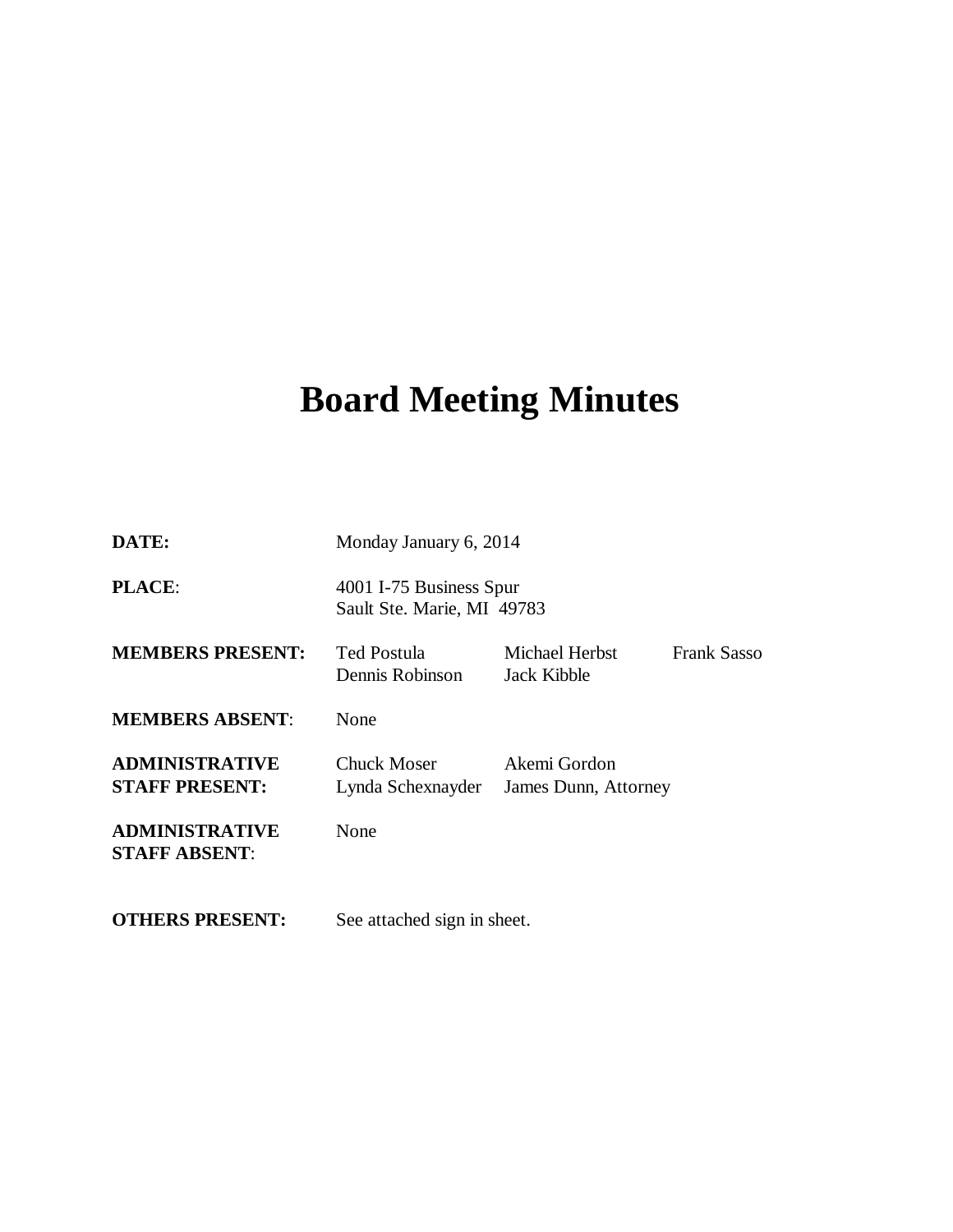**BOARD MEETING Page 2 January 6, 2014**

## **I. - II. CALL TO ORDER/ROLL CALL**

The meeting was called to order at 4:00p.m. by Chairman Sasso. All Directors were present.

### **III. PUBLIC COMMENTS**

There were no public comments.

#### **IV. APPROVAL OF BOARD MINUTES –December 2, 2013**

With regard to Minutes for December 2, 2013; IT **WAS MOVED** by Director Postula; **SUPPORTED** by Director Kibble to approve said minutes. **UNANIMOUS.** Motion carried.

#### **V. FINANCIAL REPORT-P.E.-November 30, 2013**

#### **BUSSING**

Finance Director Gordon reported for the month of November, our passenger counts are down 313 or 856 for the two months of October and November. Chippewa bus was down 257 and Luce Dial-A-Ride was down 56. Total revenue from all sources was down 5.5% with expenses increasing 4.5%.

### **FERRIES**

Gordon reported the ferry system did not experience a very good November. Fares decreased 8% overall with vehicles down almost 2,000 and passengers decreased by almost 1,500.

Drummond's vehicles were down 10% with passengers down 16%. Sugar experienced a 4% decrease in vehicles and a 7% increase in passengers. Neebish had a 64 vehicle increase and passengers were up 122.

### **VI. DIRECTOR'S REPORT**

#### **BUSSING**

Director Moser reported each year MDOT's Public Transportation Division advises public transit agencies at what percentage they will be reimbursed. This past year 38.48% was the number they gave us. The rural systems planned accordingly, but when news came down that the actual percentage came down by over 2% the rural systems decided to try and press for the original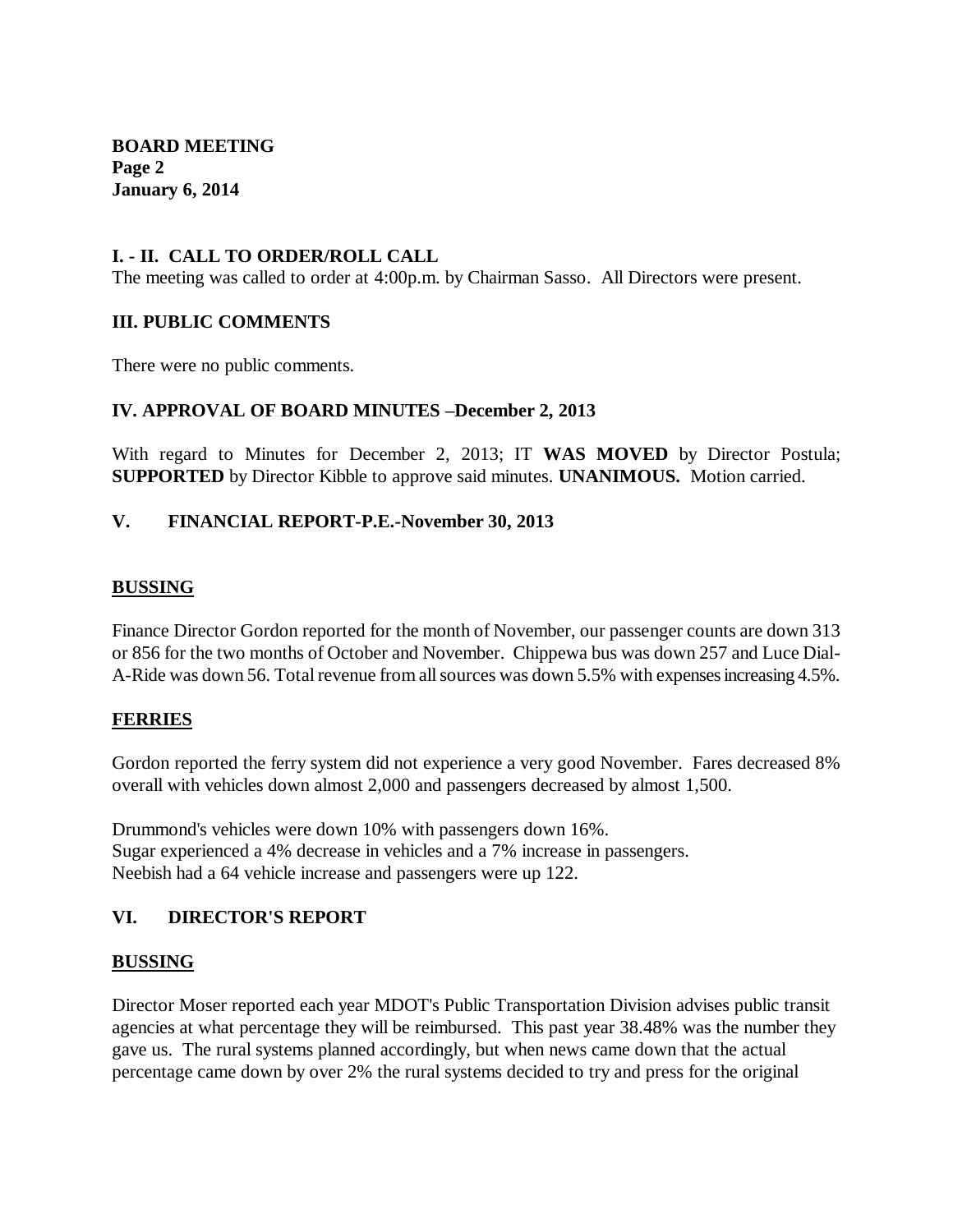## **BOARD MEETING Page 3 January 6, 2014**

number that was given to us. Moser has been working with Clark Harder and the other members of the rural operators committee to get MDOT to agree with our effort. The committee has run all of the numbers which shows a shortfall of around \$2.6million. we had a very similar situation last year that happened regarding the urban systems. It took some time but a correction was eventually made. We are asking the same correction be made for the rural systems. We have a plan to move forward and expect that the MPTA Board of Directors will take formal action supporting our plan at its next meeting a week from Thursday. Although there are a number of agencies that are operating at the "97 floor" funding level, most will not be impacted either negatively or positively. EUPTA is one of the three systems that will be impacted positively by approximately \$8,000 if a correction is made.

Moser reported Cloverland Electric has informed us that they will no longer be utilizing EUPTA for courier service from DeTour. They have made some operational changes and will be handling their own inter-office mail. We spoke with Wendy Milaska at some length last week. There is nothing that we had done wrong in terms of service and she said they would be monitoring how it goes and if they decide doing it themselves doesn't work out, they would be happy to re-consider.

# **FERRIES**

Director Moser reported a Public Hearing will need to be held soon regarding increase in fares.

Moser reported another mechanic is needed. It was suggested a job description regarding this position should be brought back to the board at the next meeting.

Moser reported receiving a complaint with regard to Christmas lights on the ferry. Over the years our crews have taken it upon themselves to put up lights. To our knowledge there has never been any specific policy. This year someone took them down on the Sugar Islander which promoted a complaint. The complaint ant wanted to know why one person's decision to take the lights down would take precedence. Moser will look further into this complaint.

## **VII. ATTORNEY'S REPORT**

Attorney Dunn congratulated Director Moser on his re-appointment to the State Transportation Committee.

Dunn reported with regard to the Fogcutter property; all is done. Just waiting for the title to clear.